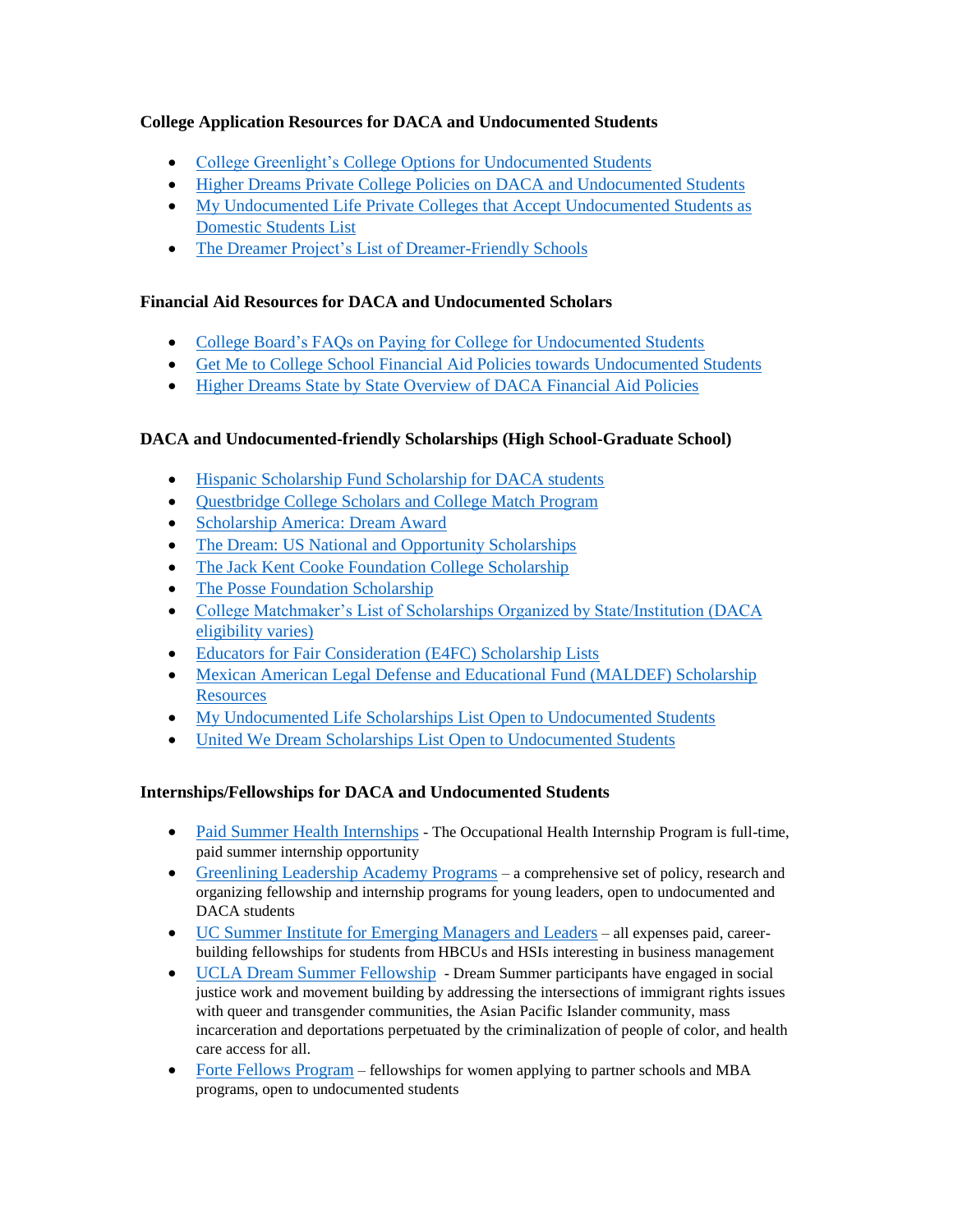#### **Post-College / Career Resources for DACA and Undocumented Students**

[E4FC's Life After College Guide](http://e4fc.org/lifeaftercollegeguide.html) - valuable information, tips, and resources to help undocumented students navigate life after graduation *(much of the income generation content is current being updated and repurposed into a new entrepreneurship guide that will be released next month)*

[E4FC's ITIN Guide](http://e4fc.org/itinguide.html) - ITINs are used for tax purposes (i.e. to fill out a W9) by individuals who can't obtain Social Security numbers (SSN)

[Pre-Health Dreamers](http://phdreamers.org/) - group for undocumented students pursuing health careers

[United We Dream Rad Grads Webinar](https://attendee.gotowebinar.com/register/1502589662458861826) - Webinar with information about educational access for undocumented students pursuing grad school

[UndocuGrad National Network](https://mydocumentedlife.org/undocugrads-national-network/) - national network of prospective, current and former undocumented graduate students

[Undocumented Law Student Tips](http://prernalal.com/2014/03/undocumented-law-student-tips-for-surviving-law-school/)

[Undocumented Grad School Scholarships](https://mydocumentedlife.org/category/grad-school-scholarships/)

#### **Legal Resources for DACA and Undocumented Students**

[The National Immigration Law Center](https://www.nilc.org/) is a great starting place for legal support

Educators [for Fair Consideration](http://www.e4fc.org/legalservices/getfreelegalhelp.html) (E4FC) has an immigration screening tool

[Immigration Equality](http://www.immigrationequality.org/get-legal-help/our-legal-resources/path-to-status-in-the-u-s/daca-deferred-action-for-childhood-arrivals/) has variety of helpful resources, with a special emphasis on LGBTQ individuals

Some college campuses offer legal advice and counseling to undocumented students. [Here](https://undocumented.georgetown.edu/legal-aid) is an example of support provided at Georgetown University

The [Student Assistance Program](http://www.mybalanceworks.com/) (SAP) can provide legal referrals

# **Ways to Get Involved for DACA and Undocumented Students**

[United We Dream Groups –](http://unitedwedream.org/groups/) join a local UWD affiliate to get involved in your community

[My \(Un\)Documented Life blog contributors](https://mydocumentedlife.org/2016/09/23/seeking-contributors/) - guest contributors to My (Un)Documented Life blog

[How to Start Your Own Blog](https://mydocumentedlife.org/2015/08/11/being-undocumented-advice-on-starting-your-own-blog-from-prerna-lal/) - Advice on how to start your own blog

[We Are Here to Stay](http://weareheretostay.org/fightback/) - Create local grassroots campaigns to create sanctuary in your city

[DoSomething.org Fake ID, Real Impact](https://www.dosomething.org/us/campaigns/fake-id-real-impact) – distribute scholarship info for undocumented students